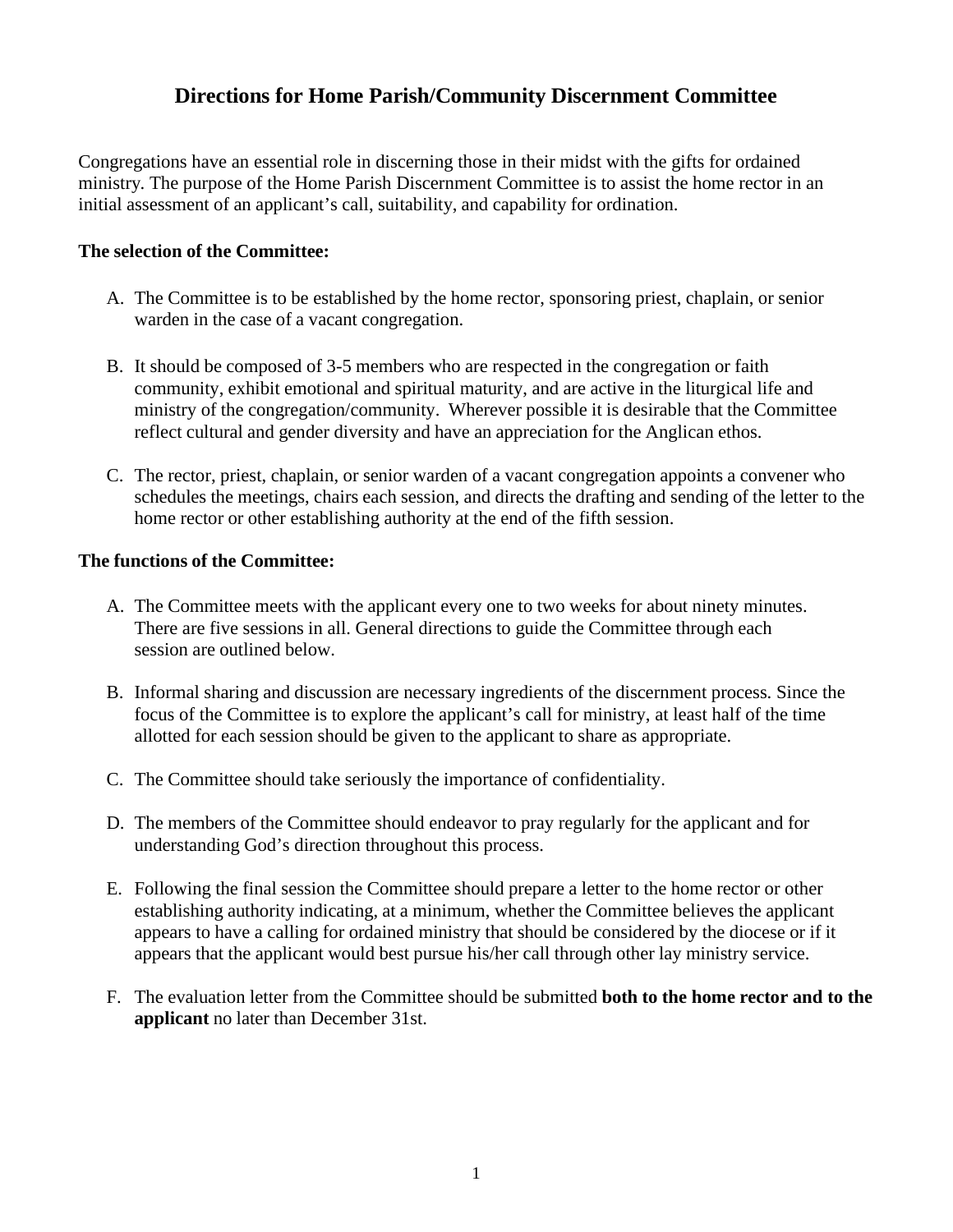# **Session One: Call and Ministry**

**Prayer:** Prayer 59, *For Quiet Confidence*, BCP page 832.

- 1. In order to establish a sense of community amongst the Committee, start the first session by introducing yourselves and sharing your initial thoughts about the discernment process.
- 2. The applicant and each member will share how long they have been part of the parish or faith community and what they value about the ministry, lay or ordained, in this particular community. Share a brief story of how you have experienced God in this parish or faith community.
- 3. Read the section of the Catechism entitled*, The Ministry,* BCP page 855. Take time to describe your ministry in this parish or faith community. How did it come about? Did you experience a call – either through an inward sense or outwardly through others? What have you discovered about yourself and God's grace in this ministry?
- 4. Describe the experience of being on the receiving end of ministry. Who was the minister? Was she/he lay or ordained? What was the impact on your life and faith?
- 5. Invite the applicant to expand on any of the above as desired and to share the story of his/her sense of call to ordained ministry.

**Close:** Pray together *A General Thanksgiving*, BCP page 836.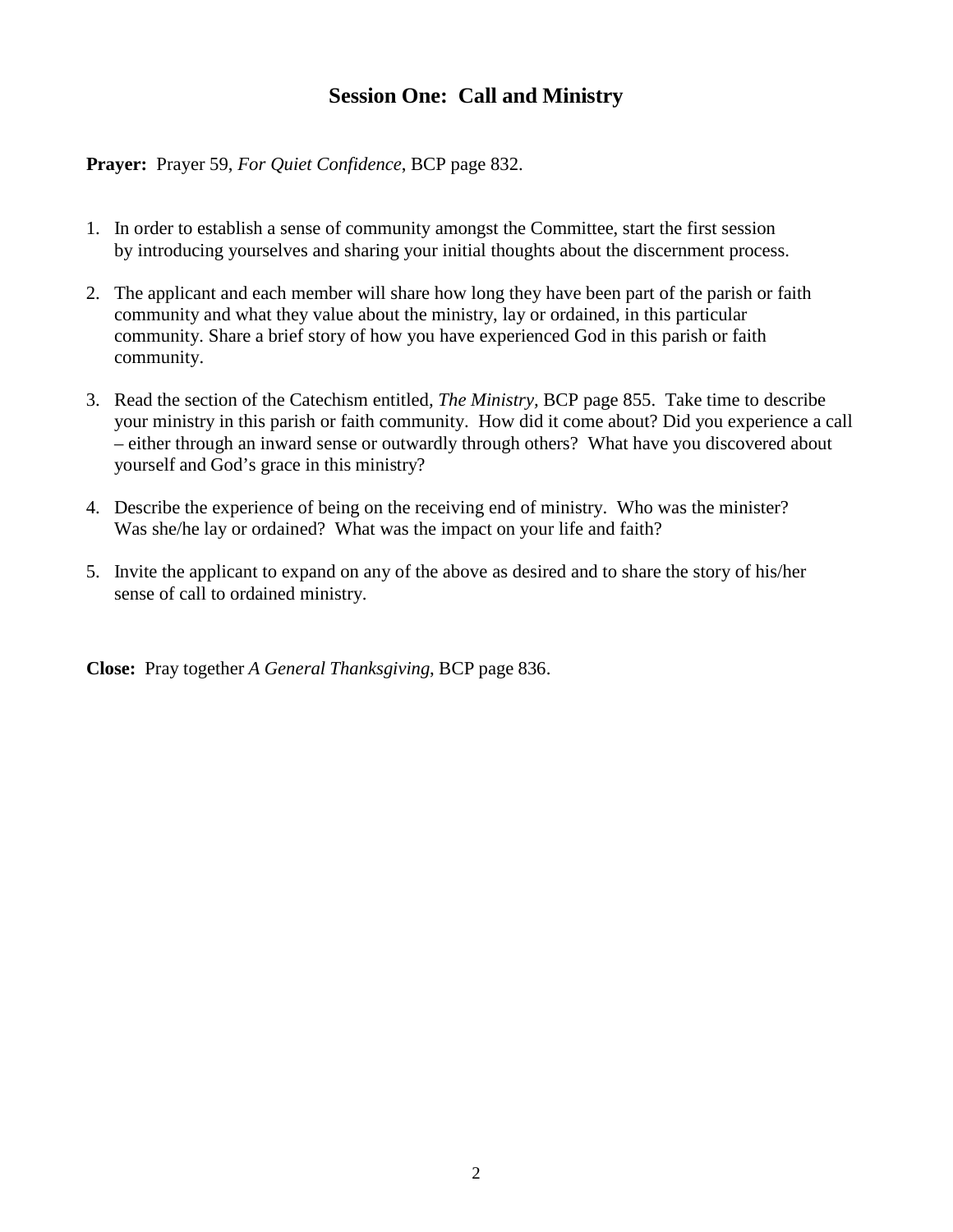## **Session Two: The Priests and Deacons We Need**

**Opening:** The applicant prepares and leads a brief devotional of his or her choosing (no more than ten minutes) to begin this session.

### **The Priests and Deacons We Need**

The priests and deacons we need must be committed to knowing and following Jesus the Christ and show strong signs of growth toward maturity as Christians. A priest is a representative of others, calling forth the priesthood of all believers and providing an example of what a faithful life in Christ looks like. A deacon acts out the servant ministry of Christ in the wider community, brings its needs to the attention of the Church, and helps to train and educate others for such ministries.

The Church considers a wide range of factors in identifying persons for ordained ministry. Below are a sampling of the attributes desired of priests and deacons (they are also valuable for lay ministry) which are presented for the applicant and Committee members to reflect upon and discuss during this session.

As aspirants for ordination, the Church seeks persons who:

- **have a sense of inner authority**, a center in God, from which they live and act. They are trustworthy, integrated, and authentic; their words are consistent with their being and their actions. They are emotionally stable and resilient, able to tolerate stress, aware of their limits, and willing, when necessary, to seek appropriate help and support. They have a prayerful, vital relationship with God.
- **have the capacity to understand the Christian faith and tradition** and to articulate it appropriately. They are careful and serious about worship. They cherish the Church's sacraments as our central experience of God's grace given throughout the creation. Among non-believers, they can speak the Good News without embarrassment or condescension. They have a vision of what the world and the particular community of faith might become, and they communicate energy and excitement to inspire others. They call forth gifts and vision, and take delight in wide participation and shared ministry.
- **have a healthy passion for the mission of the church** embracing the Gospel in its liturgical, evangelical, social, pastoral, and prophetic dimensions.
- **have an "Easter attitude."** They have a loving heart with the manifest capacity for compassion, practical caring, and a lived sense of fairness and justice. When life gets tedious and problems enormous and solutions impossible, they expect that something unimaginable may be just ahead, and help others to find it. They are able to hold onto the promise of new life and to awaken that hope in others. They are compassionate, but not indulgent. They insist that Christ's solace gives strength for service, and God's pardon frees us to begin our hard work again.
- **are gifted at building up the body of Christ**. Something about them says to people, "Come and see." They are community-builders, both within the immediate community and beyond it; their words and actions express a genuine interest in and empathy with all sorts and conditions of people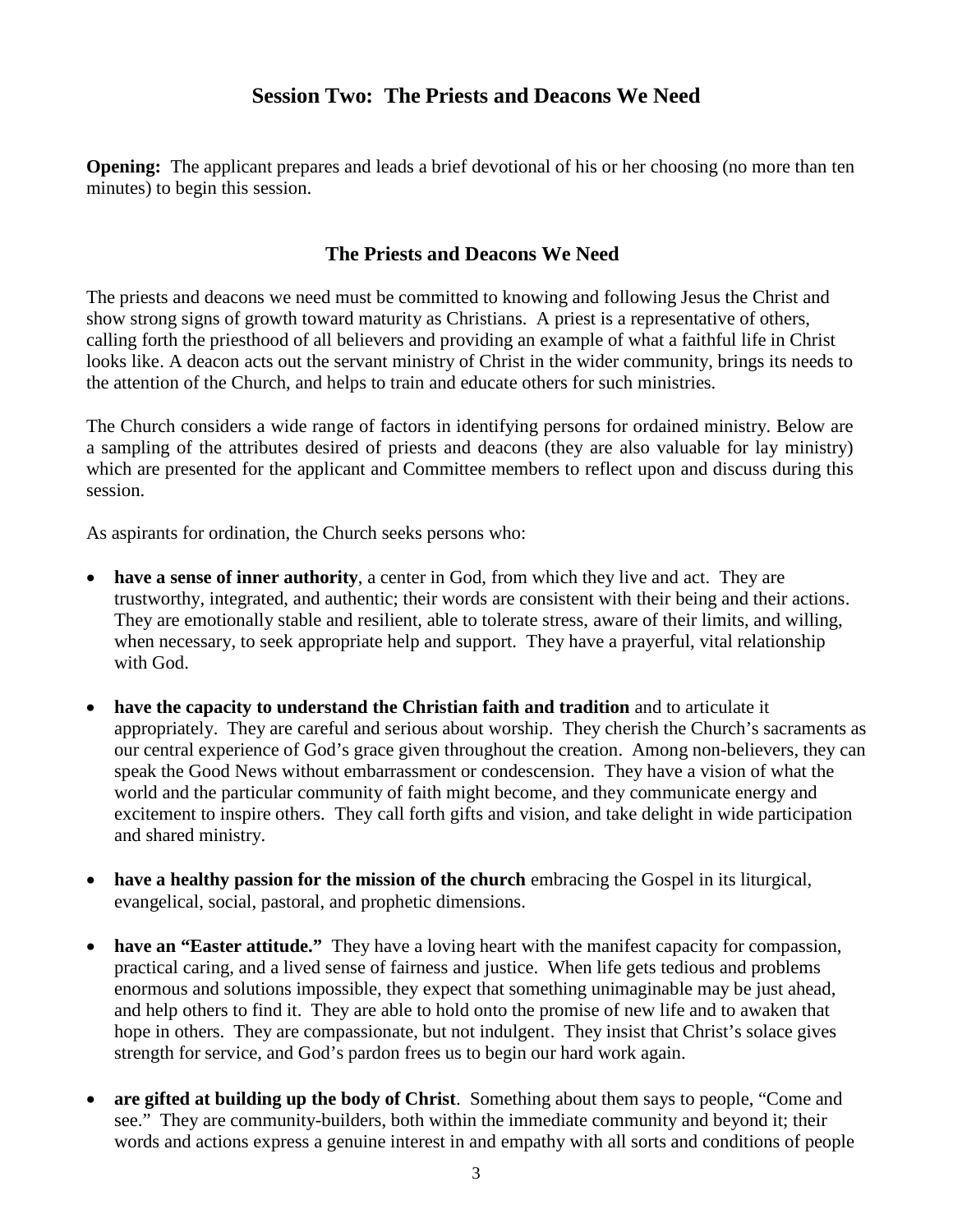and the work they do. Their spirit of warmth and hospitality invites the people around them to be themselves and to feel at home. They are comfortable with and able to live into the variety and diversity that is the American culture and the Episcopal Church today.

• **are free people**, able to trust God in the midst of uncertainty. They are resilient and flexible. They know that the Holy Spirit works in mysterious ways, and they expect to be amazed.

**In summary, the priests and deacons we need are visibly committed to God's mission, both locally and globally.** The Prayer Book states that the mission of the Church is to restore all people to unity with God and each other in Christ. Ordained leaders are to be at the forefront of God's work of justice, compassion and reconciliation. Some might serve in storefront churches, in non-parochial situations, as medical missionaries, or as missioners with partner churches in the worldwide Anglican Communion and ecumenical settings. Some will present us with entirely new models of ordained ministry. Some will work in congregations that seem to follow more familiar patterns, but are transformed from within by a powerful experience of Christ's love among them and feel compelled to pass it on.

- 1. The Committee members and the applicant are invited to discuss and reflect upon the qualities listed. Which of these qualities seem to "stand out" to you? Why?
- 2. Share a story of someone in your life, lay or ordained, who seemed to embody the above qualities. In what ways did their presence and ministry touch your life and the lives of others?
- 3. Invite the applicant to explore these qualities in relation to his/her sense of call. Where is there a fit? To which of these qualities is she/he especially drawn? Which ones challenge or concern the applicant?

**Closing:** Evening Prayer or Compline from the BCP.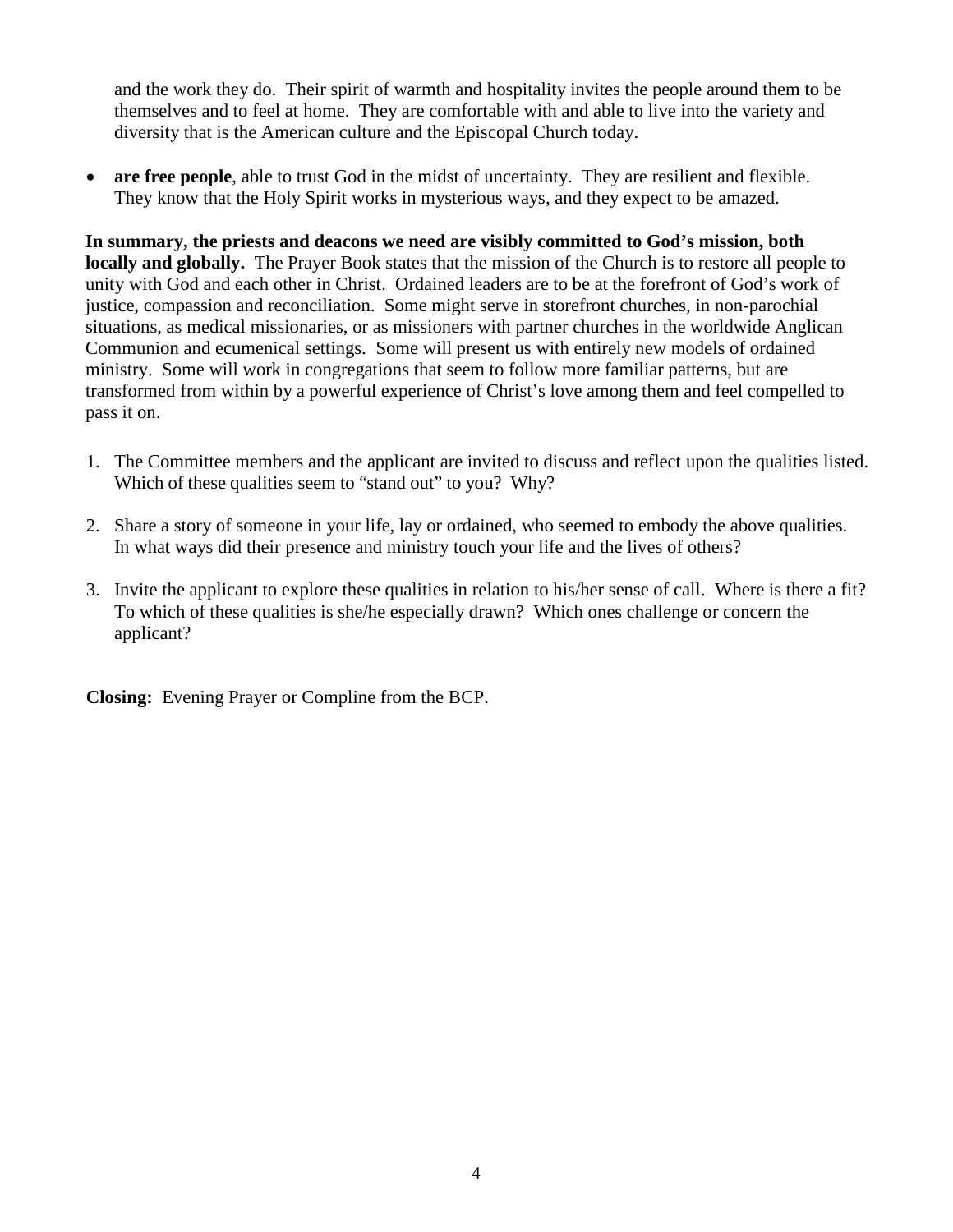## **Session Three: Spiritual Journeys**

**Opening:** A member of the Discernment Committee prepares and leads a brief devotional of his or her own choosing.

In this session the applicant is invited to share his or her spiritual journey. Beginning with earliest childhood memories and being attentive to particular turning points, the applicant tells the story of his/her relationship with God. What were the roots of this sense of call to ordination and how did this call develop in this person's faith journey? Does the applicant see any connections with Biblical themes and images? Who have been the spiritual guides and mentors for the applicant?

The other members of the group are asked to reflect on where they found points of connection with their own experiences of God in their spiritual journey. What common themes do you encounter?

**Closing:** Close with one of the Daily Devotions for Individuals and Families beginning on page 136 of the BCP. Use the Devotion appropriate for the time of day in which you are meeting.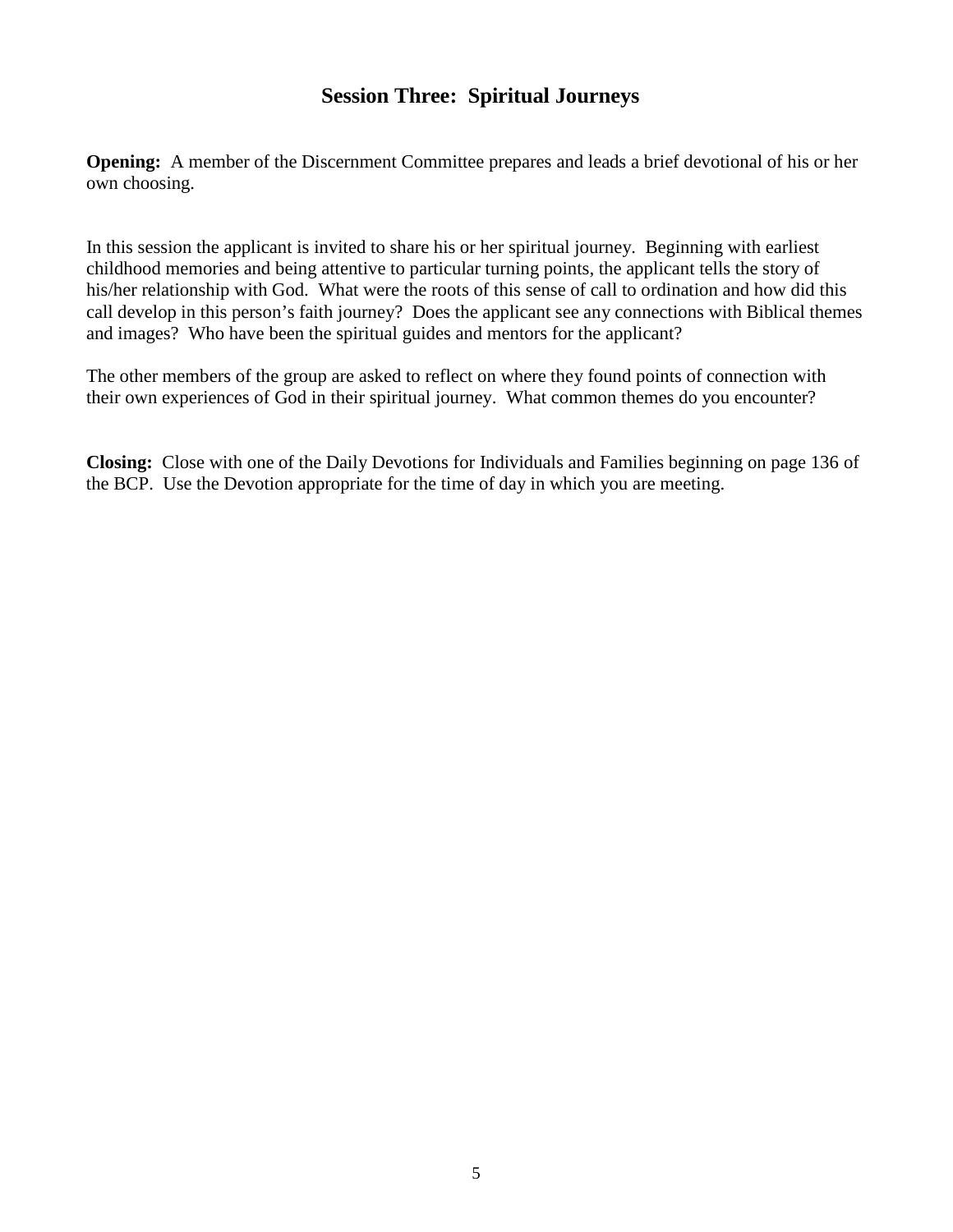## **Session Four: Leadership**

**Opening:** Sit in silence for a few minutes. Close the silence with the Collect from the Ordination Service, BCP page 540.

## **Part One**

In addition to the desired qualities for ordination addressed in session two, the Church seeks aspirants who have a clear gift for and a history of leadership. The priests and deacons we need must be strong leaders and capable administrators. Whether they are parish priests or chaplains or academics or (as in the case of deacons) employed primarily in a secular field, whether their leadership style is vivid or quiet, they must be able to bring a community to life in Christ.

In the area of leadership, the church seeks aspirants for ordination who:

- **either have the clear potential for or demonstrated capacity for church leadership.**
- **are "authentic" leaders.** They display evidence of experience in leading: as chairs of committees, as starters of new projects, as leaders of youth and children, as participants in administration and functioning of the parish. They are people that others want to be with, learn from, and be led by. They bring energy to their interactions and are able to motivate others.
- **are collegial in leadership style** and capable of sharing ministry with the lay and ordained ministers of the church.
- **have gifts for management**: of their own finances, of the work they do, of the daily joys and upsets of their own lives, of their ministry activities in their parish.
- **have been identified** by their community of faith as a gifted person and are sought out for guidance, leadership, and inspiration.
- **have a healthy sense of self**, manifesting the capacity to be appropriately self-aware, selfaffirming, and self-critical with evidence of healthy self-care – physical, emotional, and spiritual.
- **have a mature sense of boundaries** and are able to live in the tension between the need to be authentic transparent and available and the need to set appropriate boundaries.
- **are people of integrity.** They are honest with themselves and others. They are trusted and trustworthy; their words are consistent with their being and actions.
- **have the ability to manifest a sense of humor and joy**.

Discuss the leadership qualities presented above. How does leadership in a church differ from leadership in a secular organization? The applicant is invited to share his or her leadership experience in and outside of the church community.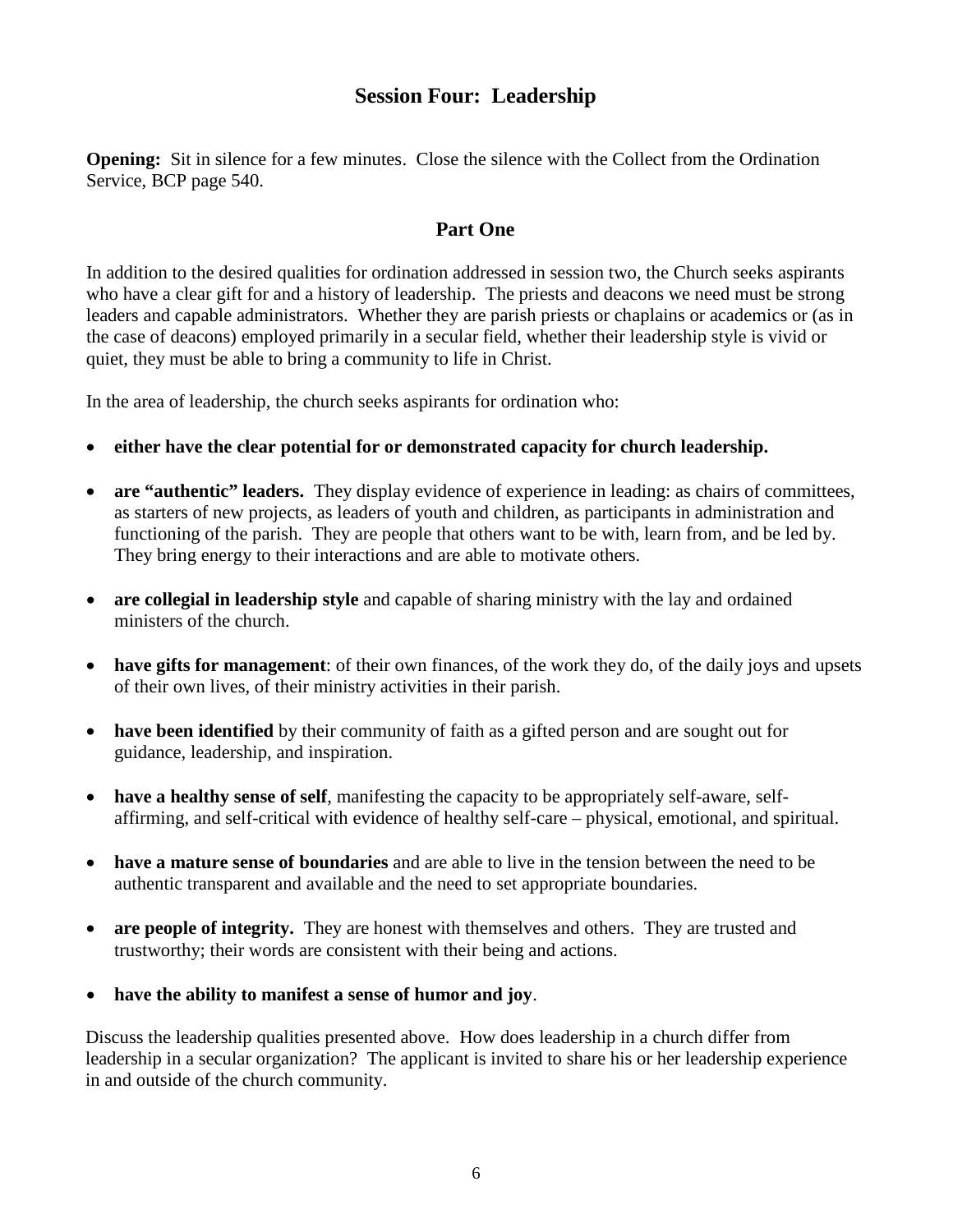## **Part Two**

### **Excerpts from:** *An Open Letter***, The Deployment Ministry Conference, The Episcopal Church, 2003**

…The needs of our church and congregations have changed significantly over the past twenty to thirty years. We find our congregations struggling with cultural changes over which they have little control and do not fully understand…among these factors, in very broad strokes, are at least the following:

The booming economy that developed after World War II and continued through the Vietnam era no longer exists. The Wall Street boom of the 90's was an anomaly…All too many of our congregations are faced with declining income, increased costs, aging and inefficient facilities and aging populations. These issues are causing significant strain on all the Church's leadership.

We believe that it is also evident that our church today requires new and different leadership skills than thirty years ago. In addition to the traditional skills of preaching, teaching, and pastoral care, nearly every congregation requires the skillful management of assets and resources. Competent business administration is a necessity. For many congregations their very future depends upon the ability of the clergy to lead them in the development of new vision and provide, if not the training, then access to the training to implement these visions. Often these visions are a radical departure from those of even twenty years ago.

Other congregations, though financially solvent, are in decline and require training in evangelism, hospitality, inclusion of newcomers, stewardship, community services, etc. All the while, the litigious nature of our current culture has placed new demands on clergy of even the smallest congregations in the area of supervision of employees.

We appear to have moved into a time in which clergy are less respected and valued today than in an earlier era…the social contract that once countered the small paycheck with great authority and respect no longer exists. For a family of a clergy person there is little compensation for low pay. These changes have been accompanied by a strengthening of the role of the laity. As the laity properly takes more leadership in their congregations, role confusion abounds. There is no clear consensus of what the role of clergy persons is in congregations. The Episcopal Church, to its benefit, has attracted more and more membership from those whose denominational loyalty is not specifically to the Episcopal Church. Parishes and their leadership are now full of people with "congregational" backgrounds or no church background at all which adds to the confusion of role and polity."

- 1. Discuss the leadership qualities presented above. How does leadership in a church differ from leadership in a secular organization? The applicant is invited to share his or her leadership experience in and outside of the church community.
- 2. Take a few minutes for each person to share his or her response to the challenges outlined in the "open letter." To what extent have you found these to be true? From your experience of the church and its leadership, which, if any, seem to miss the mark?
- 3. These challenges invite a new appraisal of clergy leadership skills. Invite the applicant to explore what she or he might bring to the church in terms of leadership skills, experience, gifts, and vision.

**Closing:** Silence with free prayer offered by members of the group. Close with Prayer 29, BCP page 236.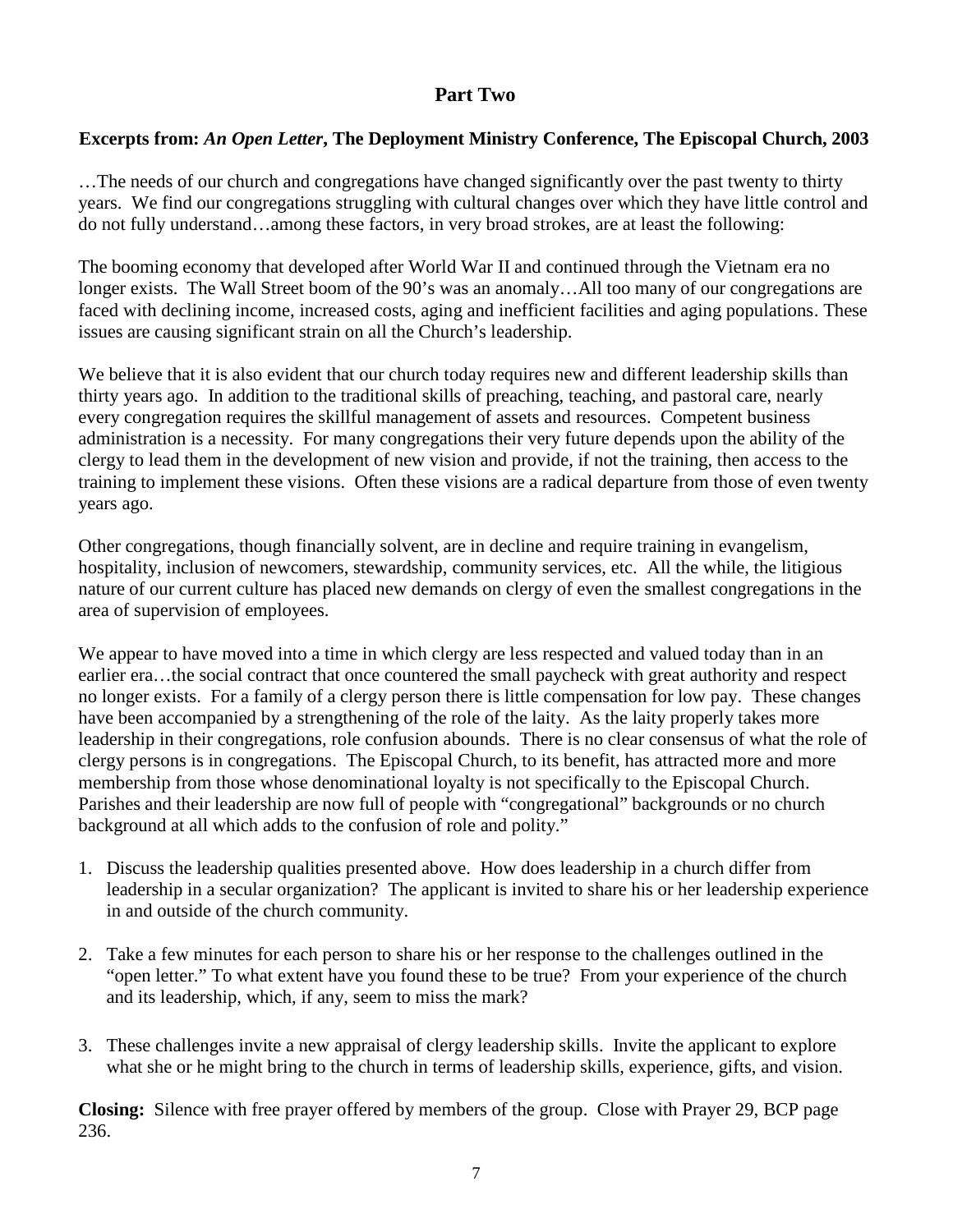## **Session Five: Reflections and Blessings**

**Opening:** The Baptismal Covenant, BCP pages 292ff.

In this final session, the Committee is invited to share with the applicant what they have seen and heard over the last four sessions.

In particular, consider the following questions:

- 1. How does God's call manifest itself in the applicant's history, gifts, and yearnings?
- 2. How does this call manifest itself in your particular community of faith (i.e. parish, college fellowship, etc.)?
- 3. What gifts of leadership does the applicant manifest in your community? How does your community view this person?
- 4. In what ways does the applicant's life and ministry seem to articulate a call to ordination? Are there signs of alternative calls?
- 5. How does the applicant nurture his/her life in Christ?
- 6. In what ways could you imagine the applicant as an ordained person in your community? As your priest/deacon/pastor?
- 7. Does this seem to be the "right moment" for the applicant to explore ordination or are there life realities, which would signal a more opportune time?
- 8. Would your community of faith be willing to support the applicant in the ordination process with prayer, financial support as needed and ongoing attentiveness?

### **Closing:** *A Prayer of Thomas Merton*

*God, we have no idea where we are going. We do not see the road ahead of us. We cannot know for certain where it will end. Nor do we really know ourselves, and the fact that we think we are following your will does not mean that we are actually doing so. But we believe that the desire to please you does in fact please you. And we hope that we have that desire in all that we are doing. We hope that we will never do anything apart from that desire. And we know that if we do this you will lead us by the right road, though we may know nothing about it. Therefore we will trust you always though we may seem to be lost and in the shadow of death. We will not fear for you are ever with us, and you will never leave us to face our perils alone.*

**At the completion of the five sessions, the Discernment Committee is asked to prepare a brief letter (up to two pages) to the home rector or other convening authority with a clear recommendation as to whether the applicant should be considered for admission into the Ordination Exploration Process or for other avenues of lay ministry within the church. The applicant should also receive a copy of this letter. See page 9 for sample letter.**